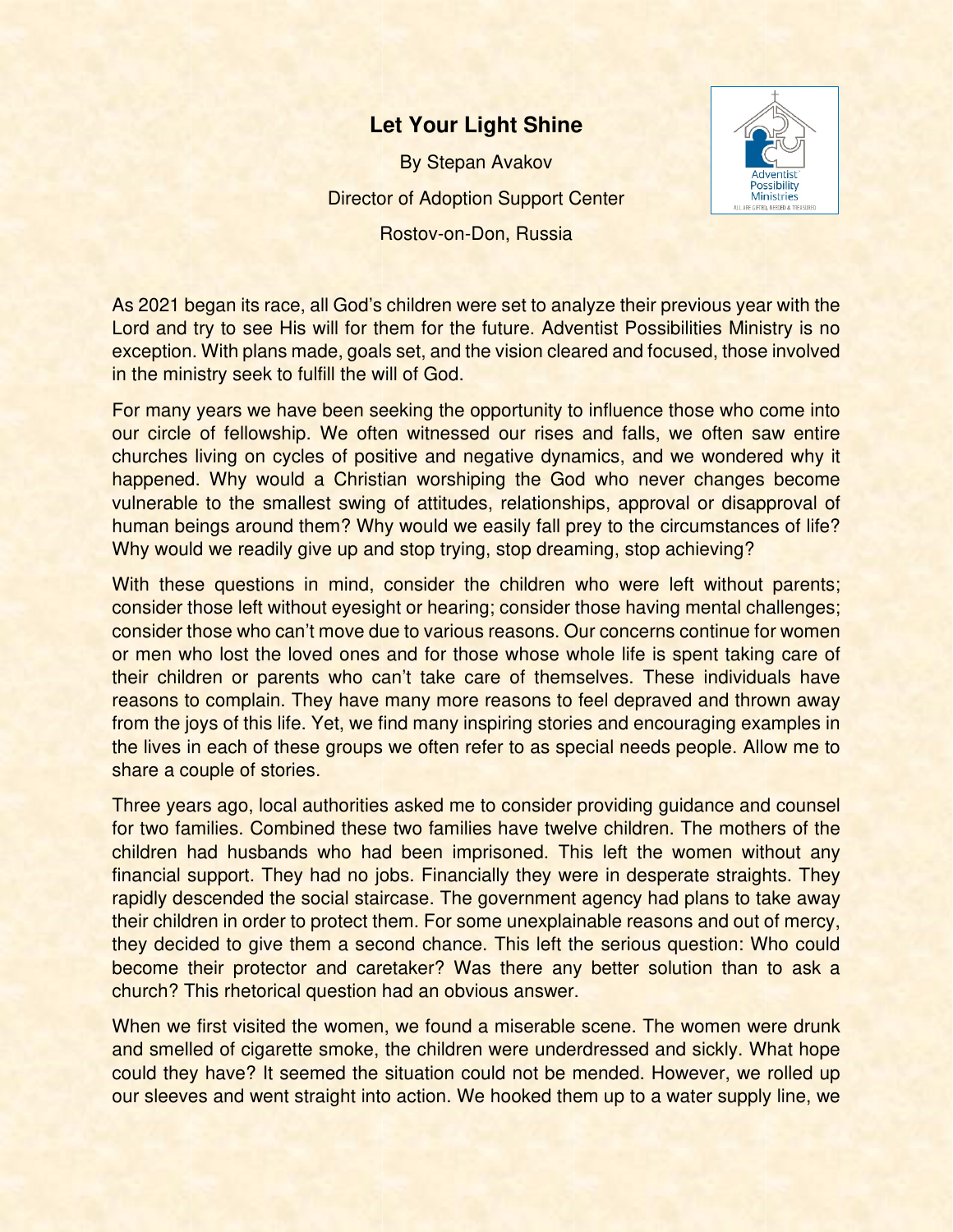installed a boiler in one place and a stove in another. We brought clothes for the children and beds with bedlinen for both families. We made sure the women did not drink anymore and quit smoking. Everything was done in genuine Christian love with a lot of encouragement and faith, resulting in one-year improvements that were obvious. We became friends and the more we learned the more we understood them. We fell in love with their children. It was heartbreaking to see how they enjoyed their first-ever hot-waterfilled bath. With eyes full of tears, we watched smaller kids receive their first toys and the joy of the mothers who could now be assured their children were fed, dressed, and happy.

And then the day came… One day they asked us about Jesus. Who is this Jesus that He can make people from two different worlds so close to each other, so full of loving care? We started Bible classes with them. This is the way God shows His sovereign will over children who were at the edge of becoming orphans; over women who were at the edge of losing all they had…

Another story comes to mind of a story of two boys who were abandoned by his parents. They only have a vague memory of them. Yet, what happened to them is beyond understanding.

Their parents lived a life full of alcohol, fighting, cursing… The place they lived in was always full of their buddies who would spend time with them playing cards, drinking alcohol, fighting, and having uncontrolled and chaotic sexual contacts with each other. The boys' mother had two older girls born from another man. By going the school the girls were spared seeing as much of the evil that took place as did the boys. To make things worse, the boys were not loved or cherished, nobody showed any interest in them. They were left all alone and tried to entertain themselves. One day after a massive night party their mother and grandmother fell into a drunken sleep. Empty bottles and cigarette butts were the only toys left for the boys' amusement. Suddenly they found a lighter among other things on the floor. The younger one clicked the lighter – and the merry flame elucidated his puzzled face. He was only 1 1/2 years old. He could not understand the the danger of what he was doing. He clicked the lighter over and over again. Finally, a spark dropped on a curtain. It ignited and burst into flame. Soon the fire was unstoppable. The two boys beat on the kitchen window trying to break it open. A man from the street noticed the smoke and fire and rushed to help. He broke the window and rescued the boys and their mother. However, they forgot about the grandmother. The house burned down. The kids were fostered by their grand-aunt who was a Christian. After this accident, the kids were so traumatized that neither the older nor the younger would speak. Their sisters, who did not know what had happened, also ended up in their grand-aunt's home. We worked with the boys for 2 years. Eventually, a miracle happened! The younger boy said a word. In a while, the older one began speaking as well. He told his new mother the sad and terrifying story of their last day with their parents. Praise God for His children on earth and for his church! The kids are growing well now as they live in the loving atmosphere of a Christian home.